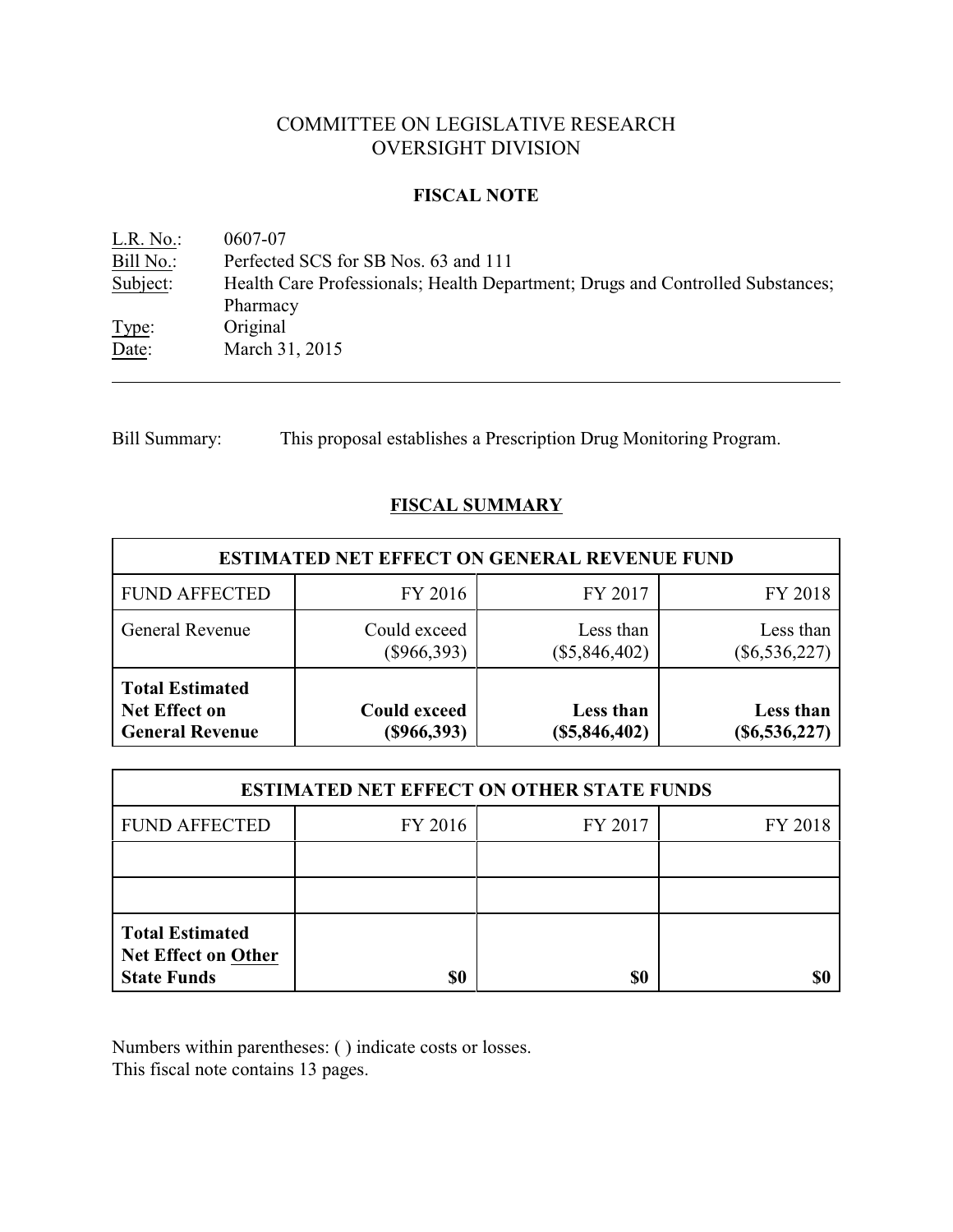L.R. No. 0607-07 Bill No. Perfected SCS for SB Nos. 63 and 111 Page 2 of 13 March 31, 2015

| <b>ESTIMATED NET EFFECT ON FEDERAL FUNDS</b>                        |         |         |         |  |  |
|---------------------------------------------------------------------|---------|---------|---------|--|--|
| <b>FUND AFFECTED</b>                                                | FY 2016 | FY 2017 | FY 2018 |  |  |
|                                                                     |         |         |         |  |  |
|                                                                     |         |         |         |  |  |
| <b>Total Estimated</b><br>Net Effect on All<br><b>Federal Funds</b> | \$0     | \$0     |         |  |  |

| <b>ESTIMATED NET EFFECT ON FULL TIME EQUIVALENT (FTE)</b>    |         |                     |                     |  |  |
|--------------------------------------------------------------|---------|---------------------|---------------------|--|--|
| <b>FUND AFFECTED</b>                                         | FY 2016 | FY 2017             | FY 2018             |  |  |
| <b>General Revenue</b>                                       |         | May be less than 41 | May be less than 41 |  |  |
|                                                              |         |                     |                     |  |  |
| <b>Total Estimated</b><br><b>Net Effect on</b><br><b>FTE</b> |         | May be less than 41 | May be less than 41 |  |  |

 $\boxtimes$  Estimated Net Effect (expenditures or reduced revenues) expected to exceed \$100,000 in any of the three fiscal years after implementation of the act.

| <b>ESTIMATED NET EFFECT ON LOCAL FUNDS</b>       |  |  |  |  |  |  |
|--------------------------------------------------|--|--|--|--|--|--|
| FY 2017<br>I FUND AFFECTED<br>FY 2016<br>FY 2018 |  |  |  |  |  |  |
| \$0<br>\$0<br>\$0<br>Local Government            |  |  |  |  |  |  |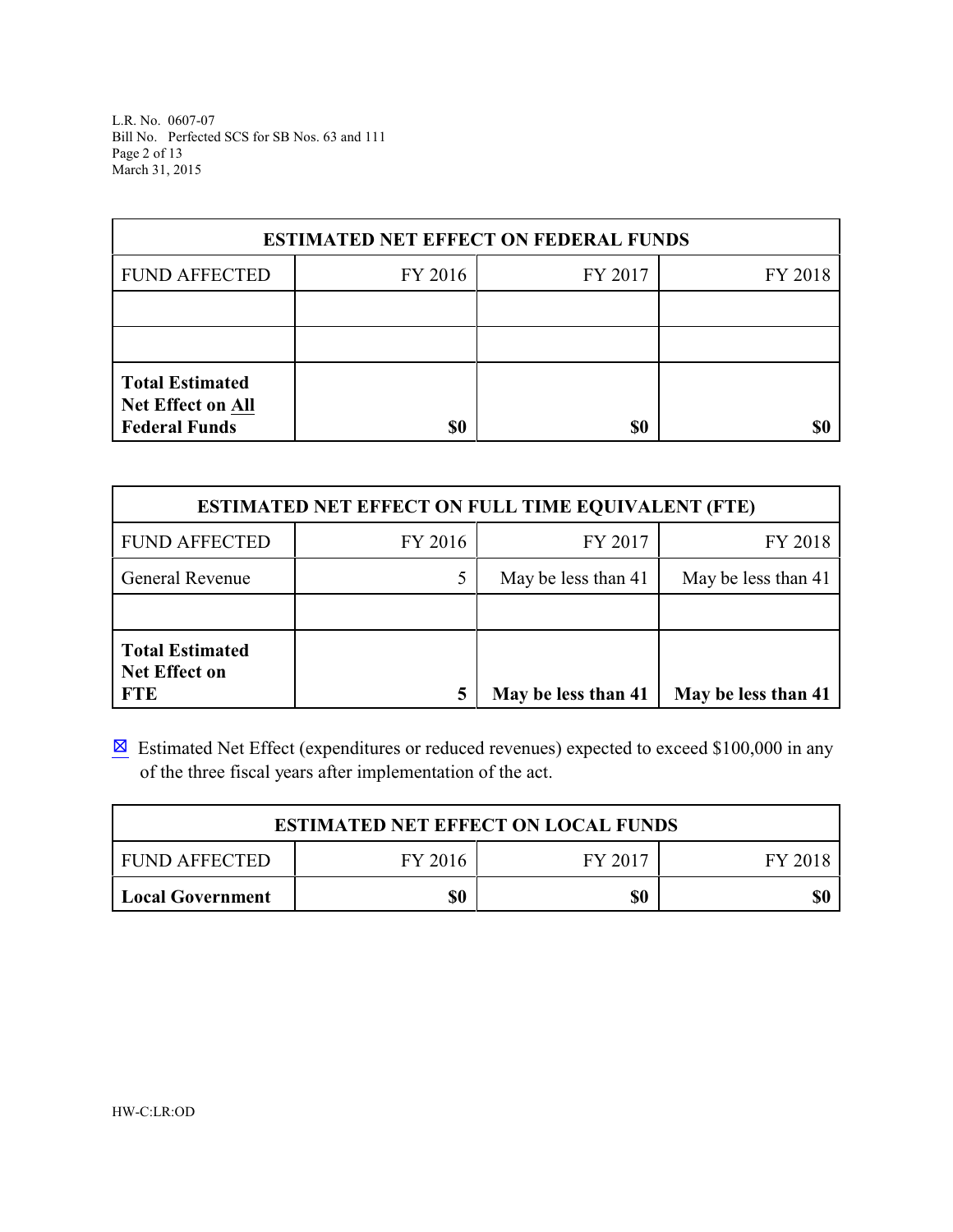L.R. No. 0607-07 Bill No. Perfected SCS for SB Nos. 63 and 111 Page 3 of 13 March 31, 2015

## **FISCAL ANALYSIS**

### ASSUMPTION

In response to the previous version of this proposal, officials from the **Department of Health and Senior Services (DHSS)** provides the following information:

For purposes of this fiscal note, it is assumed that the Prescription Drug Monitoring Program (PDMP) system will be functional in September 2016.

#### **Section 195.453**

Section 195.453 requires DHSS to establish and maintain a program monitoring the dispensing of all Schedule II, III, or IV controlled substances by all professionals licensed to dispense such substances in this state. Further requirements in Sections 195.458.2 and Section 195.459 would require real-time reporting at the time of dispensing with an automated system review and response to the dispenser based on algorithms included in the system. Responses will be either "no concern" or "concern with an explanation" and the dispenser will use that information along with their professional judgment to make the determination whether it is appropriate to fill the prescription. All the prescriptions that resulted in a "concern with an explanation" will be reviewed by the DHSS as time and staff permit and appropriate investigations, referrals, etc. will be completed.

DHSS anticipates the need to hire the following staff on the dates indicated below:

One Program Manager Broad Band 3 (\$76,416 annually) to provide overall direction and management of the program develop and present educational programs; hired in September 2015.

One Broad Band 2 Manager (\$64,160 annually) to manage the Administrative Office Support Assistants (AOSAs) and Health Program Representatives in the daily operation of the program, and present educational programs; hired in September 2016.

Two Investigative Managers (\$45,120 each, annually) to develop and implement investigative standards and scope of investigative activities; one hired in September 2015 and one hired in September 2016.

Two Investigators III (\$39,984 each, annually) to supervise and train lower level investigative staff, coordinate and participate in inspections/investigations; hired in September 2016.

Eighteen Investigators II (\$37,176 each, annually) whose duties will include investigation and inspections related to "concern with an explanation" prescriptions; review of submitted documents as they relate to such prescriptions, etc; hired in September 2016.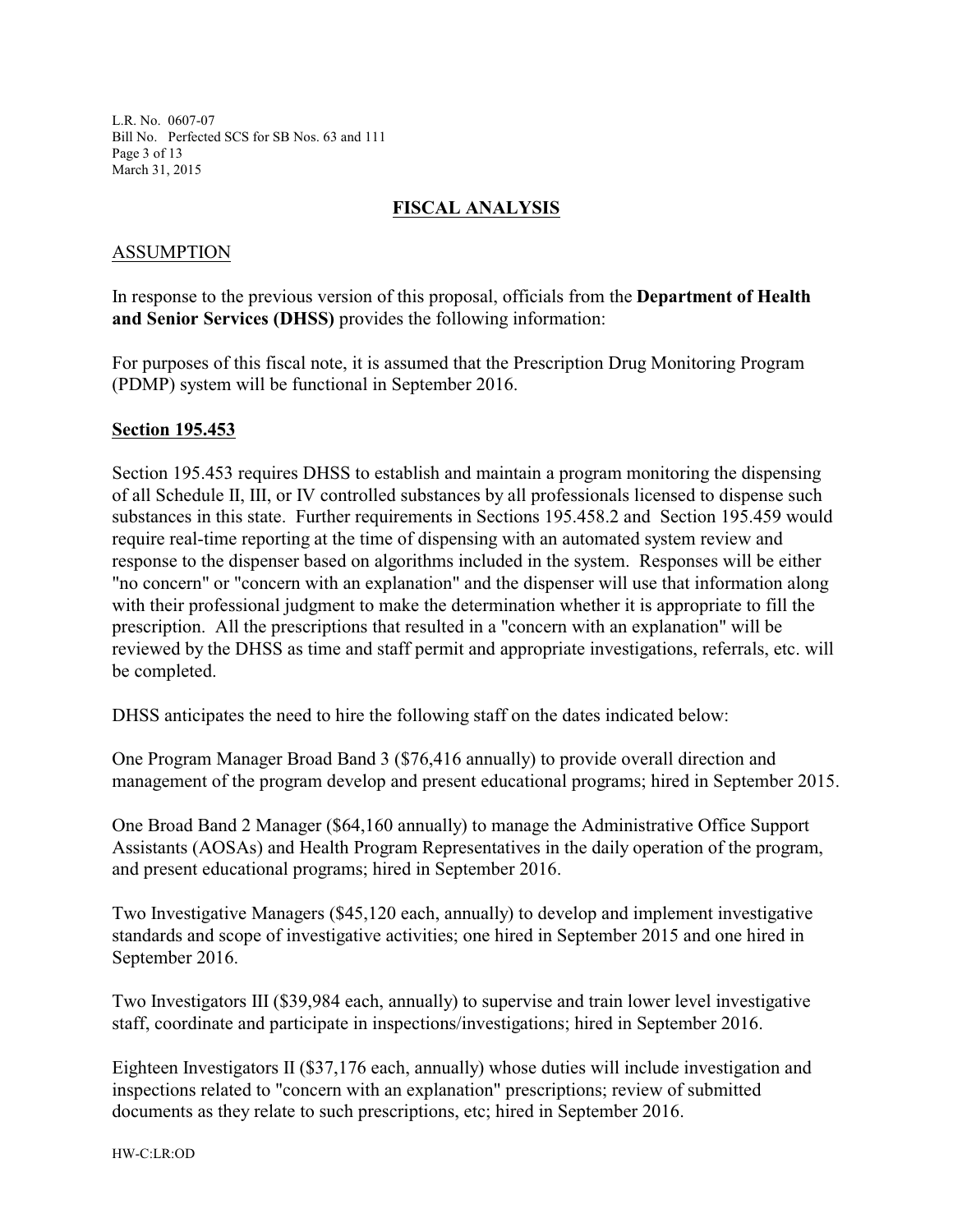L.R. No. 0607-07 Bill No. Perfected SCS for SB Nos. 63 and 111 Page 4 of 13 March 31, 2015

#### ASSUMPTION (continued)

Two AOSAs (\$27,828 each, annually) to direct support functions for the program; plans, assigns, directs, and coordinates work schedules and activities of the staff; one hired in September 2015 and one hired in September 2016.

Two Senior Office Support Assistants (SOSAs, \$25,572 each, annually) whose duties will include providing overall clerical support for the program, tracking documents, preparing packets for law enforcement referrals, etc.; hired in September 2016.

Eight Health Program Representative I (\$30,672 each, annually) to generate and perform preliminary review and follow-up on "concern with an explanation" prescriptions; hired in September 2016.

The average pharmacy fills 250 prescriptions per day. DHSS, Bureau of Narcotics and Dangerous Drugs (BNDD) estimates that typically 10 percent of these are for Schedule II, III, or IV controlled substances. For fiscal note purposes, DHSS estimates 25 prescriptions /pharmacy x 1,348 pharmacies = 33,700 prescriptions to be submitted daily X 365 days = 12,300,500 prescriptions annually will be submitted to the system for review. It is further assumed that 101 licensed ambulatory surgery centers would dispense 10 times per day on 246 surgery days (no weekends and not on 15 holidays) for a total of 248,460 prescriptions dispensed annually (101 ASCs X 10 prescriptions daily X 246 days per year). It is further assumed that some individual practitioners may dispense from their offices. The BNDD has 24,067 registrants in practitioner categories. Assuming that 25 percent of them dispense schedule II, III, or IV drugs  $= 6.017$ practitioner dispensers (24,067 registrants X 0.25). If they are assumed to dispense once a day only on 246 days there would be 1,480,182 dispensings annually (6,017 dispensing registrants X 246 days). The grand total for all dispensers is assumed to be 14,029,142 prescriptions annually  $(12,300,500 \text{ pharmacy} + 248,460 \text{ ASCs} + 1,480,182 \text{ practitioners}).$ 

Based on a study of 2010 and 2011 data by the federal Substance Abuse and Mental Health Services Administration (SAMHSA) and documented in the National Survey on Drug Use and Health (NSDUH) Report, 4.83 percent of prescription pain relievers are used for non-medical purposes in Missouri. <http://archive.samhsa.gov/data/2k12/NSDUH115/sr115-> nonmedical-use-pain-relievers.htm

Applying 4.83 percent to the 14,029,142 anticipated annual controlled substance prescriptions to be dispensed results in 677,608 "concern with an explanation" prescriptions annually that will need to be reviewed and potential follow-up actions taken. This is an average of 2,606 to be followed-up on each work day  $(52 \text{ weeks } X 5 \text{ work days} = 260; 677,608 \text{ "concern" } / 260 \text{ days}).$ These will be reviewed and followed-up on by the Health Program Representative I and investigative staff. The level of initial review will depend on the type and severity of "concern with an explanation" generated by the prescription.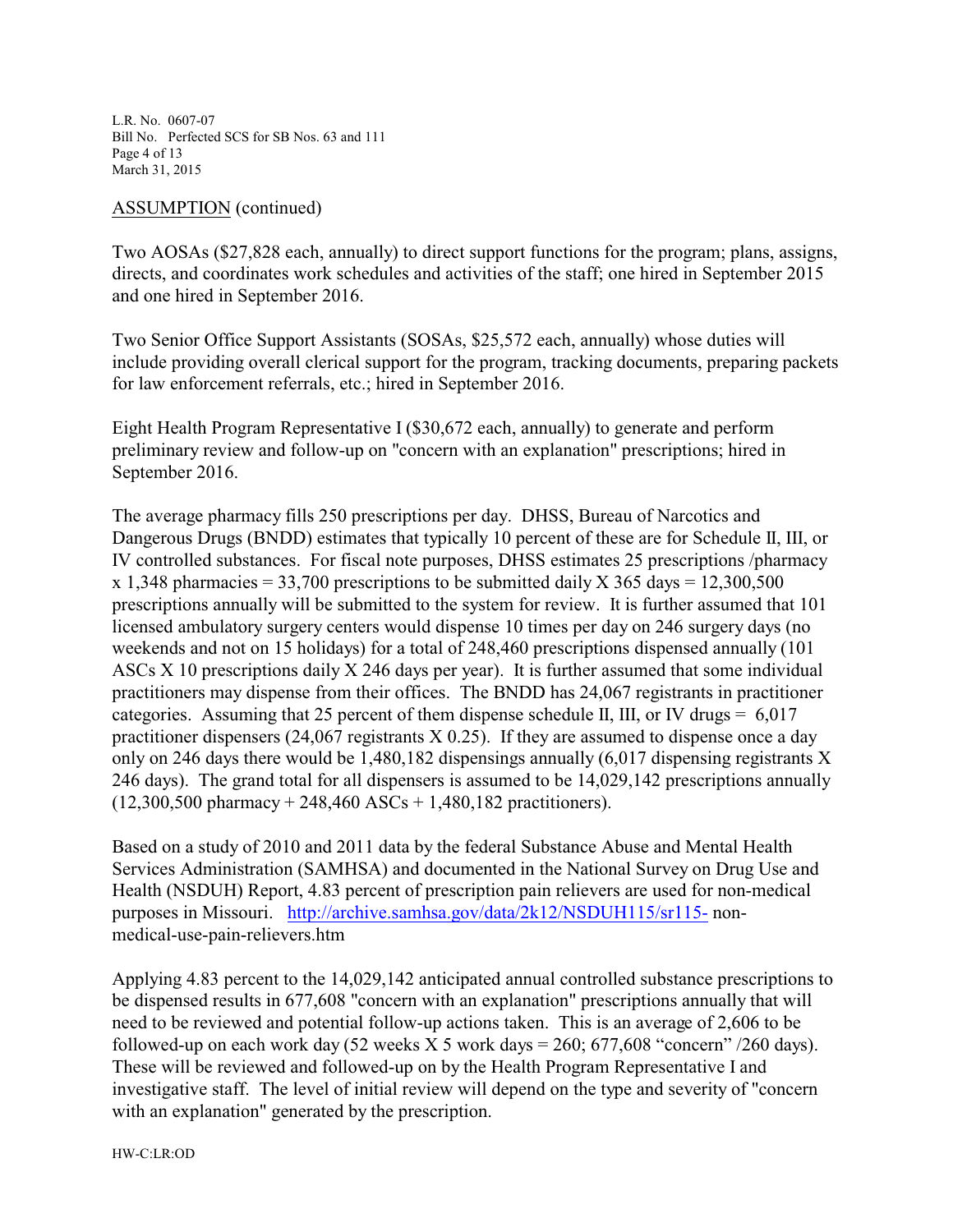L.R. No. 0607-07 Bill No. Perfected SCS for SB Nos. 63 and 111 Page 5 of 13 March 31, 2015

## ASSUMPTION (continued)

## **Section 195.453.6**

Section 195.453.6 of the proposed legislation requires DHSS to reimburse dispensers for fees and other direct costs of transmitting the required information. Based on recent discussions with the industries affected, the dispensers who will qualify for reimbursement will fall into three categories – pharmacies, ambulatory surgical centers and individual practitioners – each transmission is expected to cost \$0.25. The number of transmissions is expected to grow three percent annually and is reflected below:

Each dispenser is expected to invoice quarterly for a total of 29,864 (7,466 dispensers X 4 quarters) invoices in FY 2017 and FY 2018. DHSS would also be required to hire staff in both the Division of Administration (DA) and the Division of Regulation and Licensure (DRL) to process the invoices received from dispensers.

|                             |                     | -------FY 2017------    |               | ------FY 2018------     |               |
|-----------------------------|---------------------|-------------------------|---------------|-------------------------|---------------|
| Category                    | Number<br>Statewide | Annual<br>Transmissions | Reimbursement | Annual<br>Transmissions | Reimbursement |
| Pharmacies                  | 1,348               | 10,250,417              | \$2,562,604   | 12,669,515              | \$3,167,379   |
| <b>ASCs</b>                 | 101                 | 207,050                 | \$51,763      | 255,914                 | \$63,979      |
| Individual<br>Practitioners | 6,017               | 1,233,485               | \$308,371     | 1,524,587               | \$381,147     |
| Totals                      | 7,466               | 11,690,952              | \$2,922,738   | 14,450,146              | \$3,612,505   |

Based on current department practices, each invoice will take 10 minutes to process in DRL and 10 minutes to process in DA. Three different job categories will work together as follows to pay an invoice. In DRL, an Office Support Assistant will take 2½ minutes to open the invoice, log it into the tracking system and forward it to the Account Clerk II. In DRL, an Account Clerk II will take five minutes to determine and assign the account coding and forward to the Accountant I for review and approval. In DRL, the Accountant I will take 2½ minutes to verify the coding and funding availability and approve the document for central processing. In DA, an Office Support Assistant will take 2 ½ minutes to open the invoice and distribute it to the Account Clerk II. This position is also responsible for filing the documents after the payment processing is complete. In DA, the Account Clerk II will take five minutes to review, audit, and enter the payment documents from DRL into SAM II. In DA, the Accountant I will take 2½ minutes to apply final approval to the payment. The additional FTE required for invoice processing is as follows:

29,864 invoices X 20 minutes per invoice = 597,280 minutes to process invoices. 597,280 minutes / 60 minutes per hour = 9,954 hours. 9,954 hours/ $2,080 = 4.79$  FTE (rounded to 5.00), broken down as follows: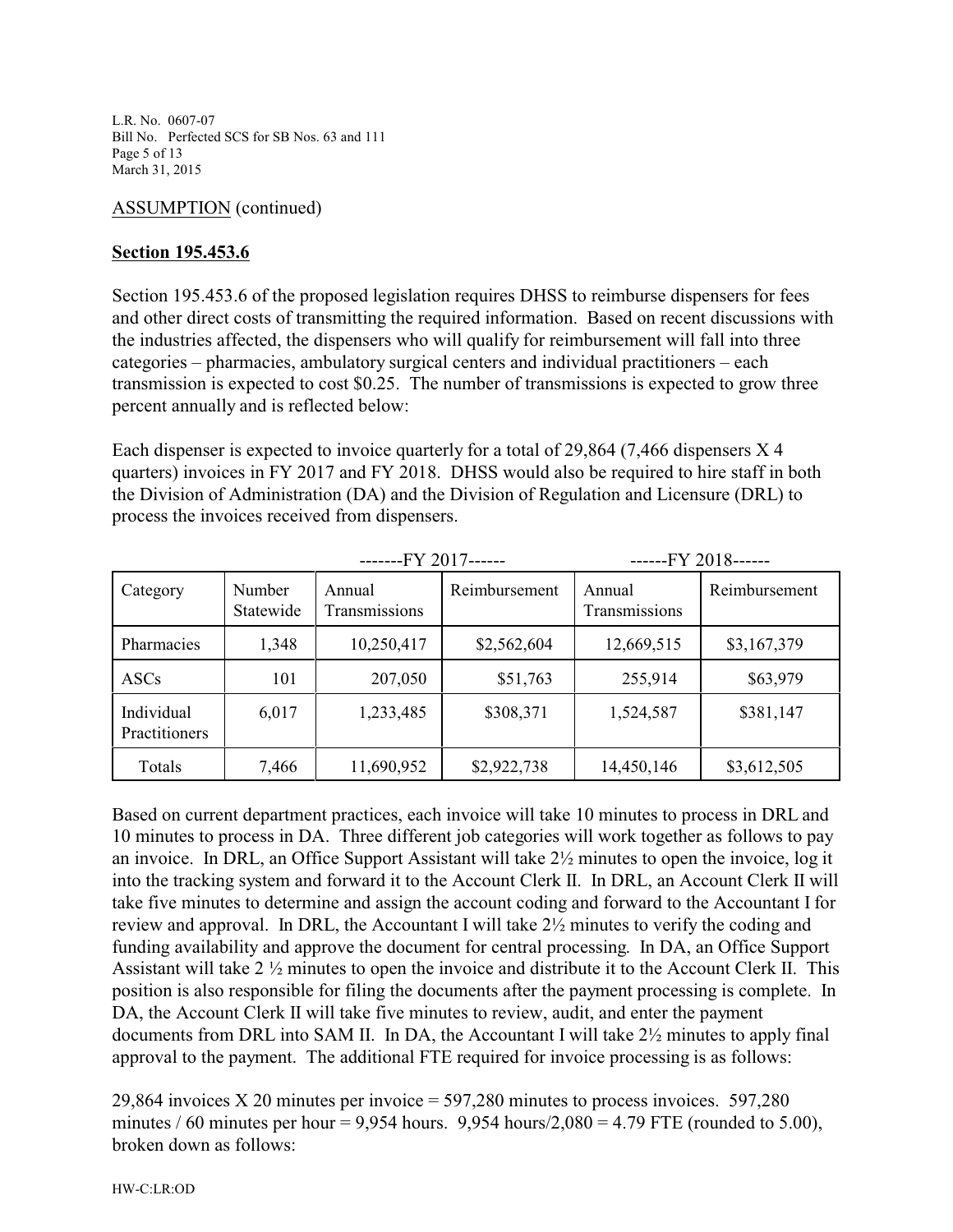L.R. No. 0607-07 Bill No. Perfected SCS for SB Nos. 63 and 111 Page 6 of 13 March 31, 2015

### ASSUMPTION (continued)

| Job Title        | Percent of the | <b>DRL FTE</b> | <b>DA FTE</b> | Salary   | Total           |
|------------------|----------------|----------------|---------------|----------|-----------------|
|                  | Time to        |                |               |          | Annual          |
|                  | Process a      |                |               |          | <b>Salaries</b> |
|                  | Claim          |                |               |          |                 |
| Office Support   |                |                |               |          |                 |
| Assistant        | 25             | 0.625          | 0.625         | \$22,932 | \$68,665        |
| Account Clerk II |                |                |               |          |                 |
|                  | 50             | 1.25           | 1.25          | \$25,572 | \$63,930        |
| Accountant I     | 25             | 0.625          | 0.625         | \$30,672 | \$38,340        |
| Totals           | 100            | 2.5            | 2.5           |          | \$130,935       |

It is assumed these positions will be hired on January 1, 2017.

**Oversight** assumes the DHSS would not hire partial FTEs. However, to keep the total number of new staff at the 5 FTE DHHS has indicated would be necessary to process the claims, Oversight assumes DHSS would hire 1 FTE OSA, 3 FTE Account Clerk II, and 1 FTE Accountant 1.

For the previous version of this proposal, DHSS provided the response for the **Office of Administration (OA), Information Technology Services Division (ITSD)**. In that response, ITSD stated it is assumed that every new IT project/system will be bid out because all ITSD resources are at full capacity.

Infrastructure costs were calculated using the FY 2015 State Data Center (SDC) Cost Allocation Plan (CAP) document. ITSD is assuming the use of an application built for the State of Missouri and hosted in the SDC. Three servers will be needed for development, test, and production with 100 gb of disk storage each.

It is estimated that FY 2016 ITSD costs to the General Revenue (GR) Fund will total \$736, 201; FY 2017 GR costs will total \$492,921; and FY 2018 GR costs will total \$159,196.

### **Section 195.468**

DHSS is required to create and implement three PDMP-related education courses. DHSS is currently required to provide education courses and information by Section 195.198, RSMo, and assumes the new requirements will be met with existing resources.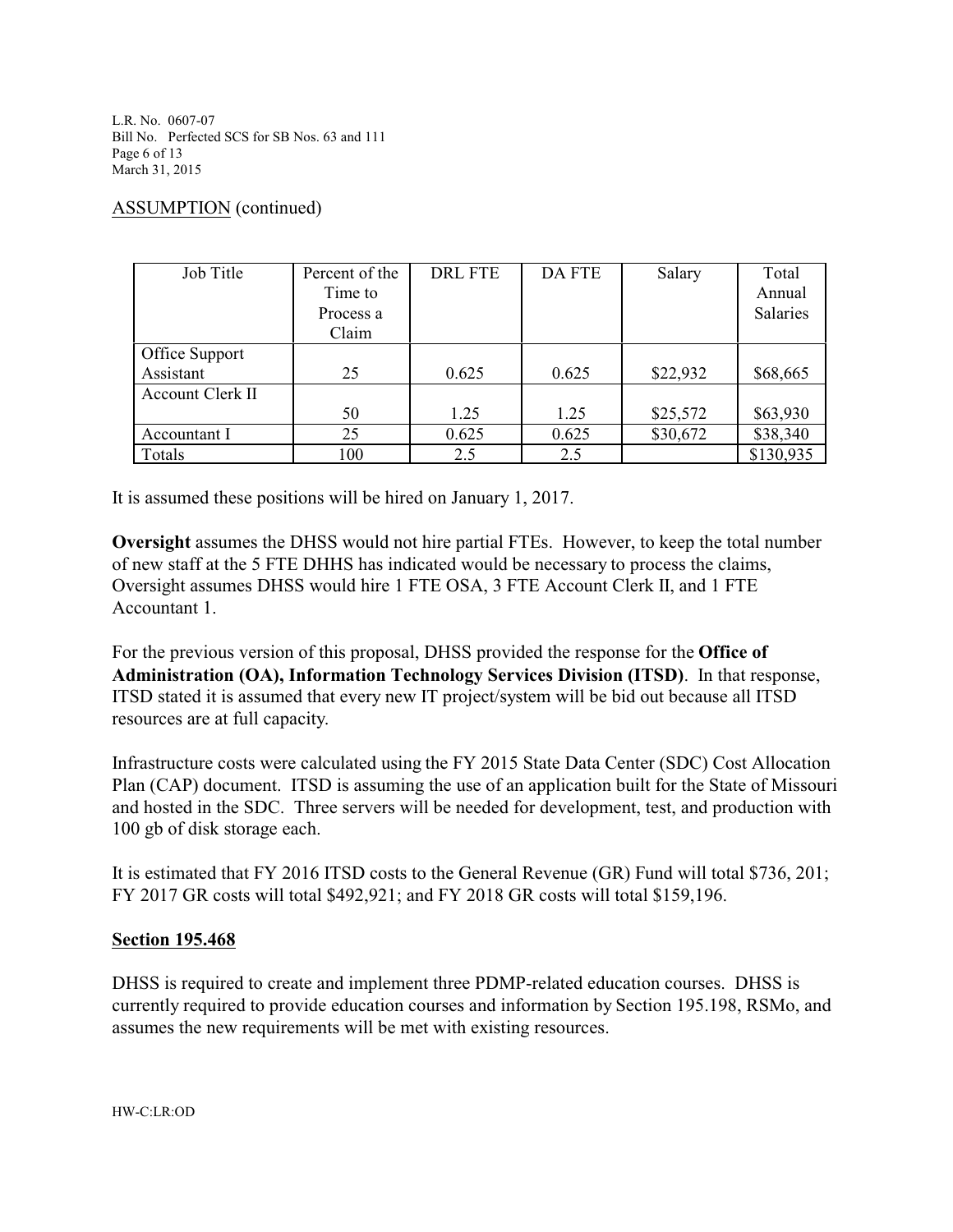L.R. No. 0607-07 Bill No. Perfected SCS for SB Nos. 63 and 111 Page 7 of 13 March 31, 2015

ASSUMPTION (continued)

### **Senate Amendments (SAs)**

**Oversight** assumes SA No. 1, SA No. 2 , SA No. 1 to SA No. 2, SA No. 3, SA No. 4, SA No. 5, SA No. 6, SA No. 7, SA No. 8, and SA No. 9 will have no fiscal impact.

SA No. 10, which provides that the provision of sections 195.450 to 195.468 shall not apply to schedule II, III, or IV controlled substances prescribed or dispensed where the ultimate user is an individual under eighteen years of age will have a fiscal impact.

**Oversight** assumes this amendment will reduce the number of prescriptions the DHSS would process through the Prescription Drug Monitoring Program (PDMP). A reduction in the number of prescriptions processed through the PDMP would result in a reduction in the reimbursements paid to dispensers for fees and other direct costs of transmitting the required information. In addition, a reduction in the number of prescriptions transmitted would result in a reduction in the number of FTE the DHSS would need to process dispenser invoices. It is unknown how many Schedule II, III or IV prescriptions are processed annually for persons under the age of 18, therefore, Oversight assumes the fiscal impact for this proposal will be less than costs provided by the DHSS.

In addition, it is unknown how the provisions of SA No. 10 will impact costs provided by the OA-ITSD. Adding additional restrictions to the system may result in additional IT contract costs. Therefore, Oversight assumes costs could exceed those provided by OA-ITSD.

In response to the previous version of this proposal, officials from the **Office of State Public Defender (SPD)** stated, for the purpose of this proposed legislation, the SPD cannot assume that existing staff will provide competent, effective representation for any new cases where indigent persons are charged with the proposed new crimes relating to dispensation of pharmaceuticals monitoring.

While the number of new cases (or cases with increased penalties) may be too few or uncertain to request additional funding for this specific bill, the SPD will continue to request sufficient appropriations to provide effective representation in all cases.

**Oversight** assumes the SPD can absorb the additional caseload that may result from this proposal.

Officials from the **Missouri Office of Prosecution Services (MOPS)** assume the proposal will have no measurable fiscal impact on MOPS.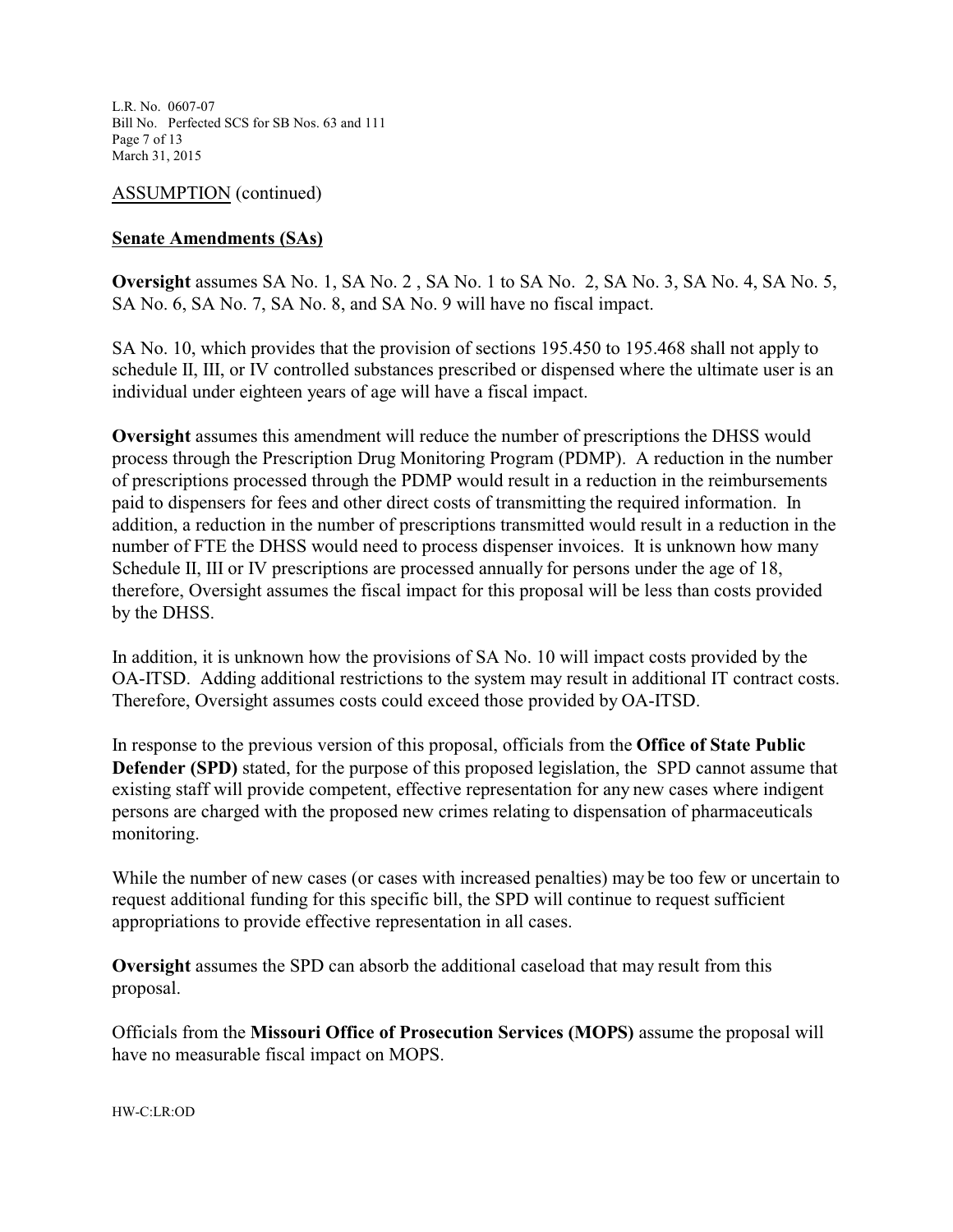L.R. No. 0607-07 Bill No. Perfected SCS for SB Nos. 63 and 111 Page 8 of 13 March 31, 2015

#### ASSUMPTION (continued)

Officials from the **Department of Corrections (DOC)** state the DOC would not supervise the misdemeanor offenses stated in this proposed legislation; however, it would be responsible for administering corrections for the Class D felony committed by persons who knowingly disclose or use monitoring information in a manner that violates the rules under sections 195.450 to 195.468.

The figures are estimates based on a summary of current records that show 30% of new class D felonies are sentenced to prison and 70% are sentenced to probation and assigned to field supervision. The average sentence for a class D felony is 3.5 years. Offenders serving prison sentences for class D felonies spend on average 0.8 years in prison and serve the remainder of their sentences, 2.7 years, under field supervision. Offenders serving these sentences under field supervision are eligible for Earned Compliance Credit. Therefore, the length of field supervision for offenders released from prison is reduced by half in estimating the figures in the following tables. Offenders serving probation sentences for class D felonies serve on average three years under supervision.

The FY 2014 average cost of supervision is \$6.72 per offender per day or an annual cost of \$2,453 per offender. The DOC cost of incarceration is \$16.725 per day or an annual cost of \$6,105 per offender.

The DOC assumes the proposal would have the following long term costs. A 2% inflationary factor has been included.

| FY 2016 (10 months) | \$2,775  |
|---------------------|----------|
| FY 2017             | \$7,800  |
| FY 2018             | \$10,278 |
| FY 2019             | \$10,487 |
| FY 2020             | \$10,701 |
| FY 2021             | \$10,919 |
| FY 2022             | \$11,141 |
| FY 2023             | \$11,368 |
| FY 2024             | \$11,599 |
| FY 2025             | \$11,835 |

**Oversight** assumes the DOC can absorb the minimal costs associated with this proposal.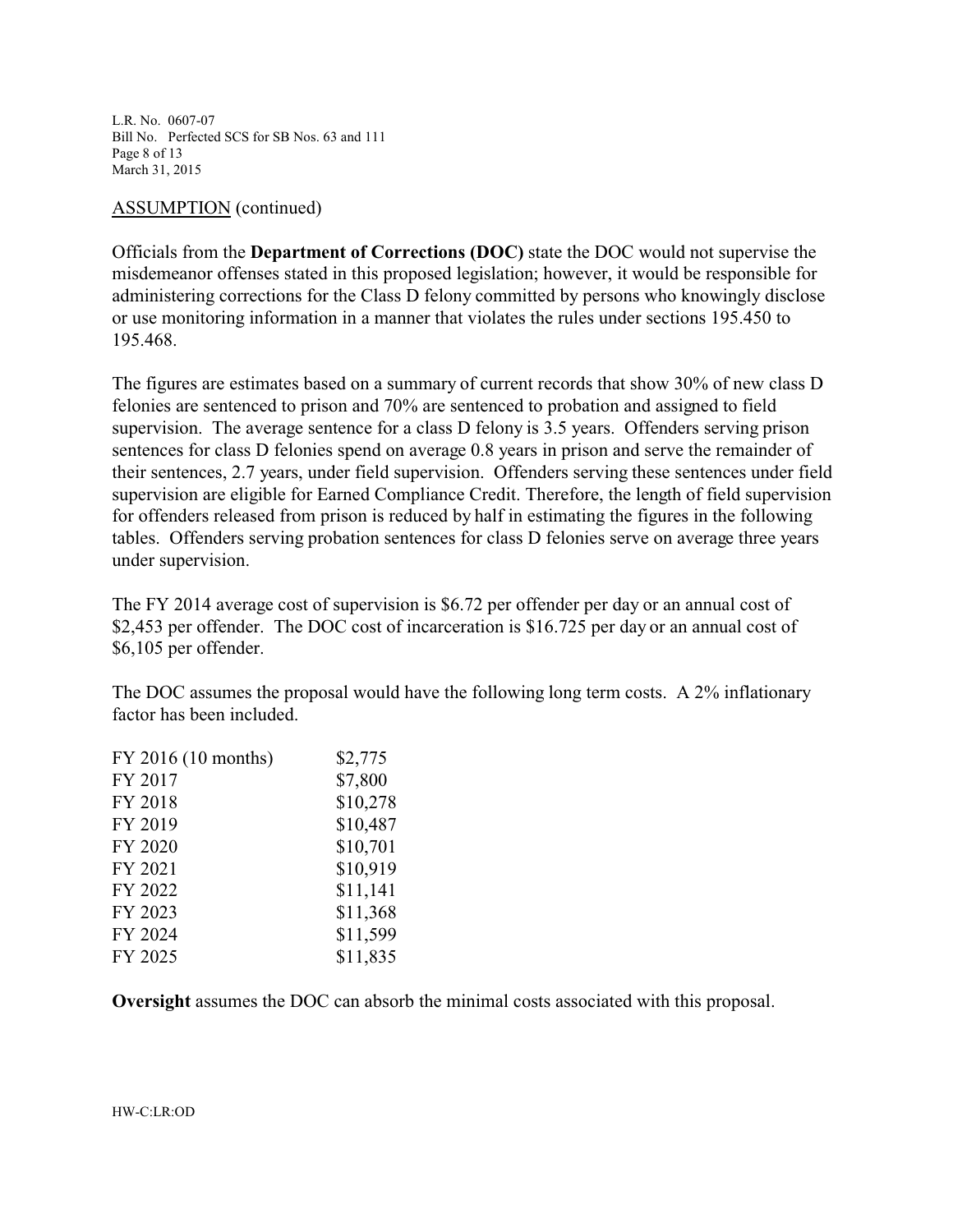L.R. No. 0607-07 Bill No. Perfected SCS for SB Nos. 63 and 111 Page 9 of 13 March 31, 2015

#### ASSUMPTION (continued)

Officials from the **Department of Mental Health (DMH)** provide state operated hospitals' initial set-up of records, monthly maintenance, and logging of activity would be required to comply with the provisions of the Prescription Drug Monitoring Program Act. However, this cost should be minimal. It is assumed that existing resources are adequate to meet the requirements of the proposal.

Officials from the **Office of Attorney General** assume any potential costs arising from this proposal can be absorbed with existing resources.

In response to the previous version of this proposal , officials from the **Office of the Secretary of State (SOS)** stated many bills considered by the General Assembly include provisions allowing or requiring agencies to submit rules and regulations to implement the act. The SOS is provided with core funding to handle a certain amount of normal activity resulting from each year's legislative session. The fiscal impact for this fiscal note to the SOS for Administrative Rules is less than \$2,500. The SOS recognizes that this is a small amount and does not expect that additional funding would be required to meet these costs. However, the SOS also recognizes that many such bills may be passed by the General Assembly in a given year and that collectively the costs may be in excess of what the office can sustain with the core budget. Therefore, the SOS reserves the right to request funding for the cost of supporting administrative rules requirements should the need arise based on a review of the finally approved bills signed by the governor.

**Oversight** assumes the SOS could absorb the costs of printing and distributing regulations related to this proposal. If multiple bills pass which require the printing and distribution of regulations at substantial costs, the SOS could request funding through the appropriation process.

Officials from the **Department of Insurance, Financial Institutions and Professional Registration**, the **Department of Public Safety - Missouri State Highway Patrol**, the **Joint Committee on Administrative Rules**, the **Office of Administration, General Services Division**, **Division of Purchasing and Materials Management** and the **Administrative Hearing Commission** and the **Office of State Courts Administrator** each assume the proposal would not fiscally impact their respective agencies.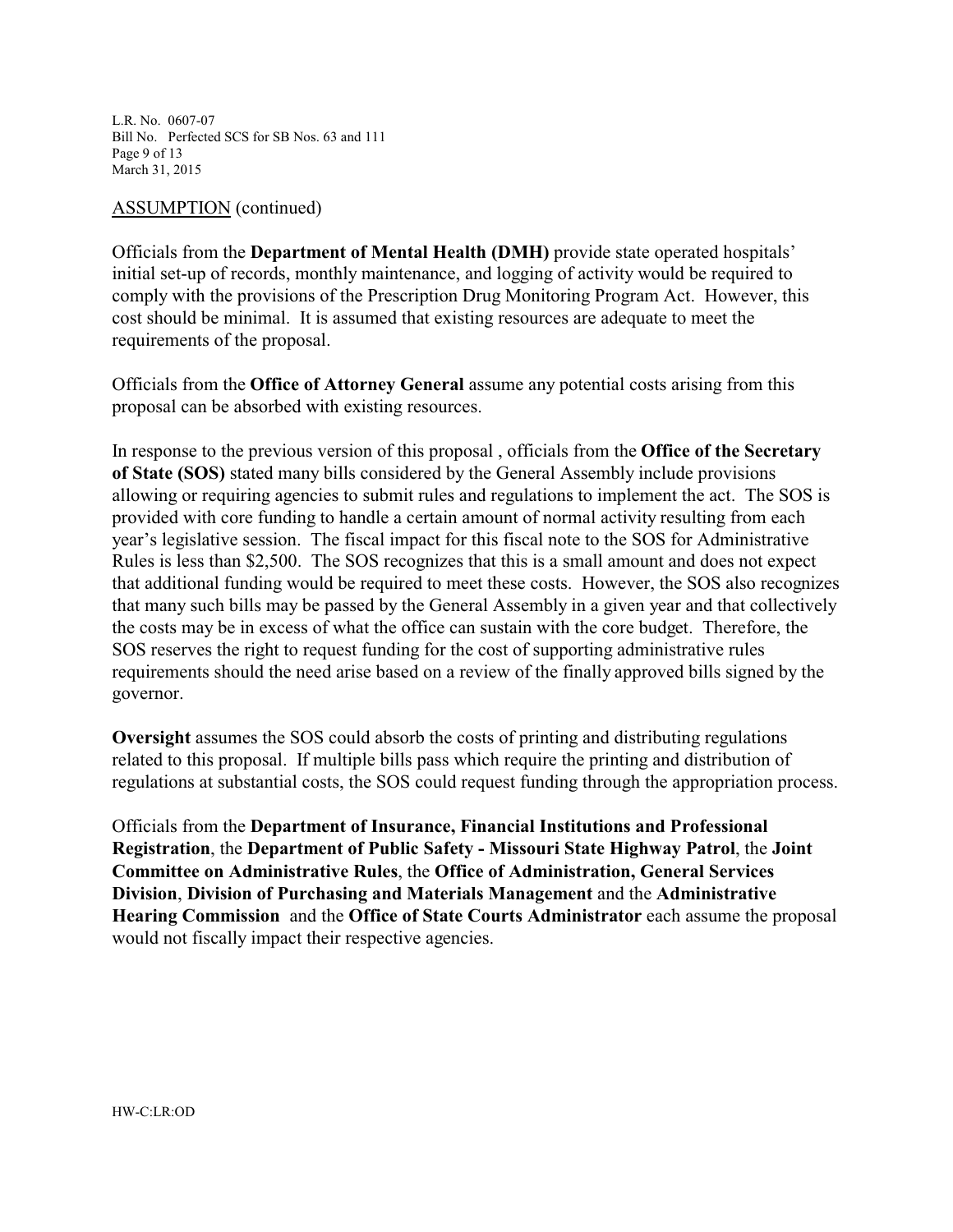L.R. No. 0607-07 Bill No. Perfected SCS for SB Nos. 63 and 111 Page 10 of 13 March 31, 2015

| FISCAL IMPACT - State Government                                                                                                                                                 | FY 2016<br>$(10 \text{ Mo.})$                                                | FY 2017                                                                                      | FY 2018                                                                                     |
|----------------------------------------------------------------------------------------------------------------------------------------------------------------------------------|------------------------------------------------------------------------------|----------------------------------------------------------------------------------------------|---------------------------------------------------------------------------------------------|
| <b>GENERAL REVENUE FUND</b>                                                                                                                                                      |                                                                              |                                                                                              |                                                                                             |
| Costs - DHSS ( $\S$ §195.450 - 195.465)<br>Personal service<br>Fringe benefits<br>Equipment and expense<br>Dispenser reimbursements $(\S195.453.6)$<br><b>Total Costs - DHSS</b> | Less than<br>(\$124,470)<br>$(\$64,731)$<br>$(\$40,991)$<br>\$0<br>Less than | Less than<br>(\$1,207,617)<br>$(\$628,021)$<br>$(\$595,105)$<br>$(\$2,922,738)$<br>Less than | Less than<br>(\$1,491,844)<br>$(\$775, 833)$<br>$(\$496,849)$<br>(\$3,612,505)<br>Less than |
| FTE Change - DHSS                                                                                                                                                                | $(\$230,192)$<br>5 FTE                                                       | $(\$5,353,481)$<br>May be less<br>than 41 FTE                                                | $(\$6,377,031)$<br>May be less<br>than 41 FTE                                               |
| Costs - OA-ITSD<br>IT consultant fees and on-going                                                                                                                               | Could exceed                                                                 | Could exceed                                                                                 | Could exceed                                                                                |
| support                                                                                                                                                                          | $(\$731,916)$                                                                | $(\$487,651)$                                                                                | (\$153,794)                                                                                 |
| Equipment and expense                                                                                                                                                            | $(\$4,285)$                                                                  | $(\$5,270)$                                                                                  | (\$5,402)                                                                                   |
| Total Costs - OA-ITSD                                                                                                                                                            | Could exceed<br>$(\$736,201)$                                                | Could exceed<br>(\$492,921)                                                                  | Could exceed<br>(\$159,196)                                                                 |
| <b>ESTIMATED NET EFFECT ON THE</b><br><b>GENERAL REVENUE FUND</b>                                                                                                                | <b>Could exceed</b><br>$(\$966,393)$                                         | <b>Less than</b><br>(S5, 846, 402)                                                           | <b>Less than</b><br>$($ \$6,536,227)                                                        |
| Estimated Net FTE Change on the<br>General Revenue Fund                                                                                                                          | 5 FTE                                                                        | May be less<br>than 41 FTE                                                                   | May be less<br>than 41 FTE                                                                  |
| FISCAL IMPACT - Local Government                                                                                                                                                 | FY 2016<br>$(10 \text{ Mo.})$                                                | FY 2017                                                                                      | FY 2018                                                                                     |
|                                                                                                                                                                                  | <u>\$0</u>                                                                   | <u>\$0</u>                                                                                   | <u>\$0</u>                                                                                  |

# FISCAL IMPACT - Small Business

Small business pharmacies and dispensing individual practitioners may have an unknown impact resulting from obtaining computer hardware and software. It addition, these small businesses may have an unknown impact resulting from the time it takes to enter their dispensing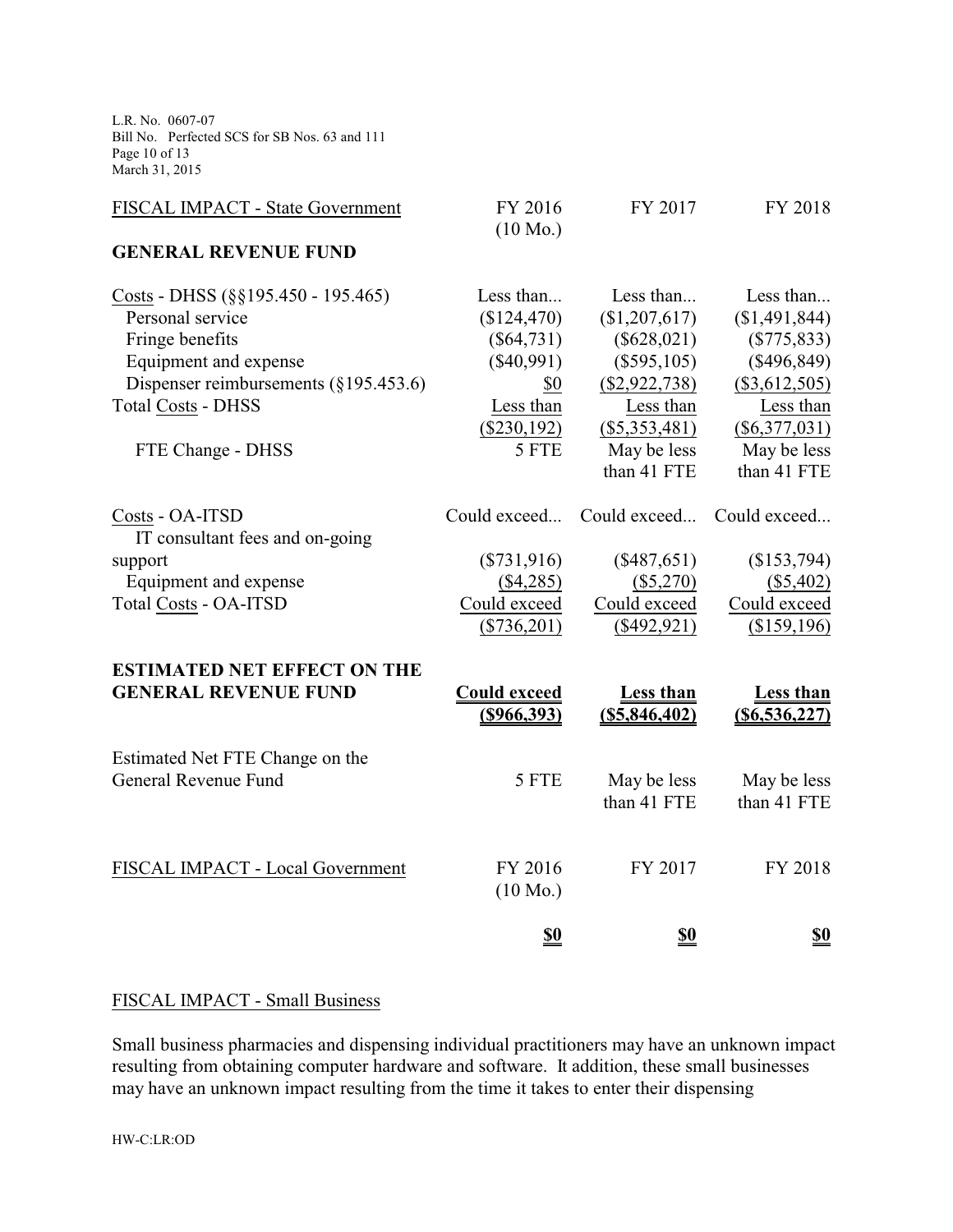L.R. No. 0607-07 Bill No. Perfected SCS for SB Nos. 63 and 111 Page 11 of 13 March 31, 2015

#### FISCAL IMPACT - Small Business (continued)

information and transmitting it to the data collection location. Although this information is currently maintained and documented by law, this proposal requires the information to be periodically submitted in an approved electronic format.

#### FISCAL DESCRIPTION

This proposal establishes the Prescription Drug Monitoring Act. The Department of Health and Senior Services is required to establish and maintain a program to monitor the prescribing and dispensing of all Schedule II through Schedule IV controlled substances by all licensed professionals who prescribe or dispense these substances in Missouri using an existing data aggregation platform through the State Data Center within the Office of Administration. The provisions of this proposal shall be subject to appropriations and also may be funded with federal or private moneys.

The Department shall ensure the privacy and security of the personal information while only aggregating necessary and appropriate information related to the prescribing or dispensing of the prescription. The aggregated information from each dispenser data source shall remain segregated from any other data source. All submitted prescription information shall be kept confidential with specified exceptions.

A dispenser shall electronically submit to the Department information for each prescription. The Department may issue a waiver to a dispenser who is unable to submit the required information electronically. If a waiver is obtained, a dispenser can submit the required information in paper format or by other approved means. The Department shall reimburse each dispenser for the fees of transmitting the information required by this proposal.

This proposal delineates the duties of both the dispenser and the Department for communicating in real-time when there is a prescription for a Schedule II through Schedule IV controlled substance. If the Department responds with a message that there was a concern detected and describes the nature of that concern, the dispenser shall dispense or not dispense the medication according to his or her professional judgment appropriate to the concern communicated. If the response is not timely, the dispenser shall dispense or not dispense the medication according to his or her professional judgment.

The Department shall review the dispensation information and, if there is reasonable cause to believe a violation of law or breach of professional standards may have occurred, the Department shall notify the appropriate law enforcement or professional regulatory entity and provide dispensation information required for an investigation. If, after staff review, it appears that there is reasonable cause to believe that a person has obtained a prescription fraudulently from more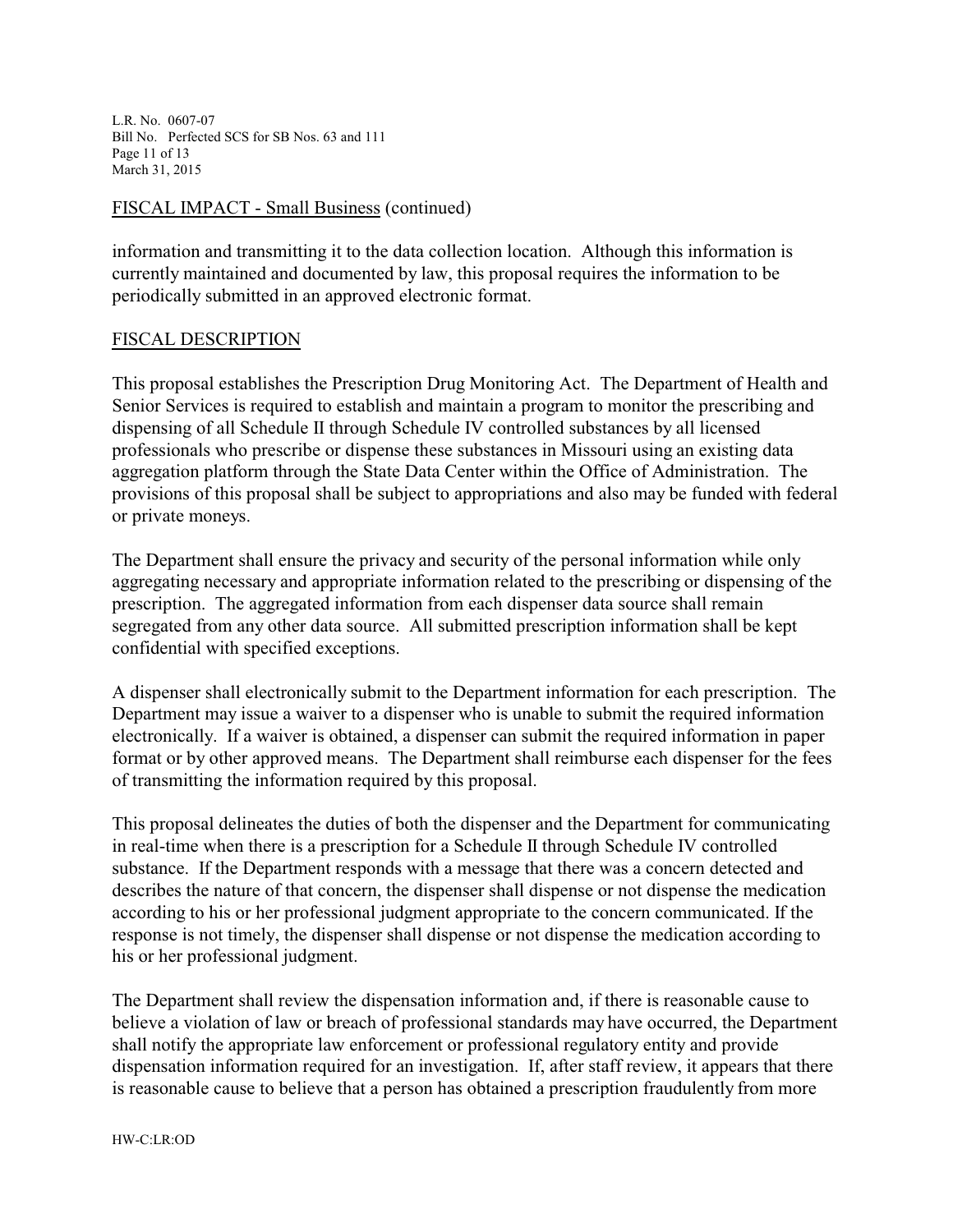L.R. No. 0607-07 Bill No. Perfected SCS for SB Nos. 63 and 111 Page 12 of 13 March 31, 2015

#### FISCAL DESCRIPTION (continued)

than one prescriber, the Department shall contact the prescribers, inform them of the potential problem and provide details, and request copies of medical records concerning the prescriptions of concern. The prescribers shall provide the records, if possible, by fax or electronically. If, after Department review of the provided records, it is clear that a person has obtained prescriptions under false pretenses, the entire matter shall be referred to the appropriate law enforcement or local prosecuting attorney for action. Nothing in the PDMP database shall be the sole basis for probable cause to obtain an arrest or search warrant as part of a criminal investigation.

Any person who unlawfully and knowingly accesses or discloses dispensation monitoring information or dispensers who knowingly fail to submit the required information or who knowingly submit incorrect information shall be subject to penalties and shall be guilty of a Class A misdemeanor. Any persons authorized to have dispensation information who knowingly disclose such information or who use it in a manner and for a purpose in violation of the proposal shall be guilty of a Class D felony until December 31, 2016, and a Class E felony beginning January 1, 2017. Additionally, this proposal provides a private cause of action for persons whose data has been disclosed to an unauthorized person. Recovery under this cause of action for negligent disclosure shall include liquidated damages of \$25,000 and compensatory economic and non-economic damages, attorney fees, and court costs. Punitive damages are available for intentional and malicious unauthorized disclosure.

The Department shall annually provide to the General Assembly a report as to the number of controlled substances dispensed, broken down by drug, the number of incidents of fraudulent prescriptions identified and any other pertinent information requested by the General Assembly.

The Department shall create and implement an educational course regarding the provisions of this proposal and, when appropriate, shall work with associations for impaired professionals to ensure the intervention, treatment, and ongoing monitoring of patients who have been identified as being addicted to substances monitored by the proposal.

The provisions of this proposal shall not apply to Schedule II, III, and IV controlled substances prescribed or dispensed where the ultimate user is an individual under 18.

The provisions of this proposal shall expire on August 28, 2020.

This legislation is not federally mandated, will not duplicate any other program, but will require additional capital improvements or rental space.